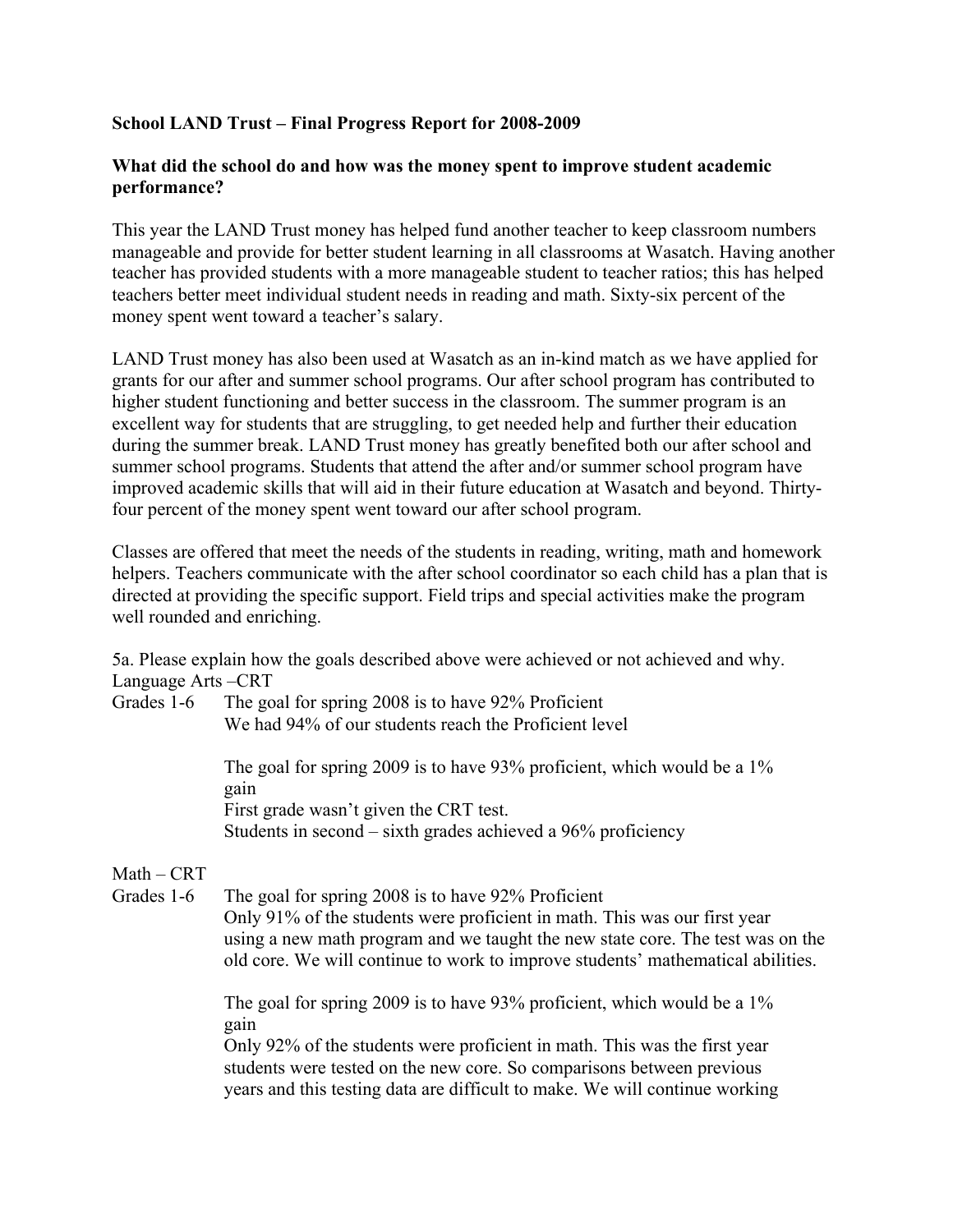to improve instruction and better meet individual student's mathematical needs.

6a. We improved our proficiency going from 94% to 96% proficient in language and in math we went from 91% to 92% proficient on the Utah State Core tests for the 2008-2009 school year.

|      |     | ں   |     | N   | o           | <b>Total</b><br><b>School</b> |
|------|-----|-----|-----|-----|-------------|-------------------------------|
| 2008 | 97% | 95% | 89% | 97% | 91%         | 94%                           |
| 2009 | 93% | 98% | 95% | 91% | <b>100%</b> | 96%                           |

# CRT Language Arts Trend Data (% Proficient)

## CRT Mathematics Trend Data (% Proficient)

|      |     |     |     |     |     | Pre     | <b>Total</b>  |
|------|-----|-----|-----|-----|-----|---------|---------------|
|      | ⌒   |     | 4   |     | O   | Algebra | <b>School</b> |
| 2008 | 88% | 96% | 88% | 92% | 79% | $100\%$ | 91%           |
| 2009 | 90% | 90% | 96% | 90% | 86% | 100%    | 92%           |

We gave each teacher a spreadsheet with his or her student data. They had State Core test information; DIBELS scores; primary grades had DRA levels; and Six Trait writing scores. Teachers used this information to monitor and adjust their instruction. We have found that when teachers focus on individual student needs, academic growth occurs. The final testing for the year, State Core test, showed that we are making improvements in both language arts and math.

7a. The distribution to schools in 2008-2009 was approximately 20% more than School Community Councils planned for in the approved School Plans. How were the additional funds spent?

We were able to provide support in both our after school and summer school programs. More people were hired in our after school program so the student / teacher ratio was smaller. This helped address individual learning needs.

Our summer program focused primarily on academic skills. Students received targeted instruction in reading, writing and math according to their individual needs. It began June  $1<sup>st</sup>$  and went through June 25<sup>th</sup>. The program was in session Monday through Thursday from 9:00 a.m. until  $12:00$  noon.

We also offered enrichment classes in art, music appreciation, story telling, computer skills, science, and physical education.